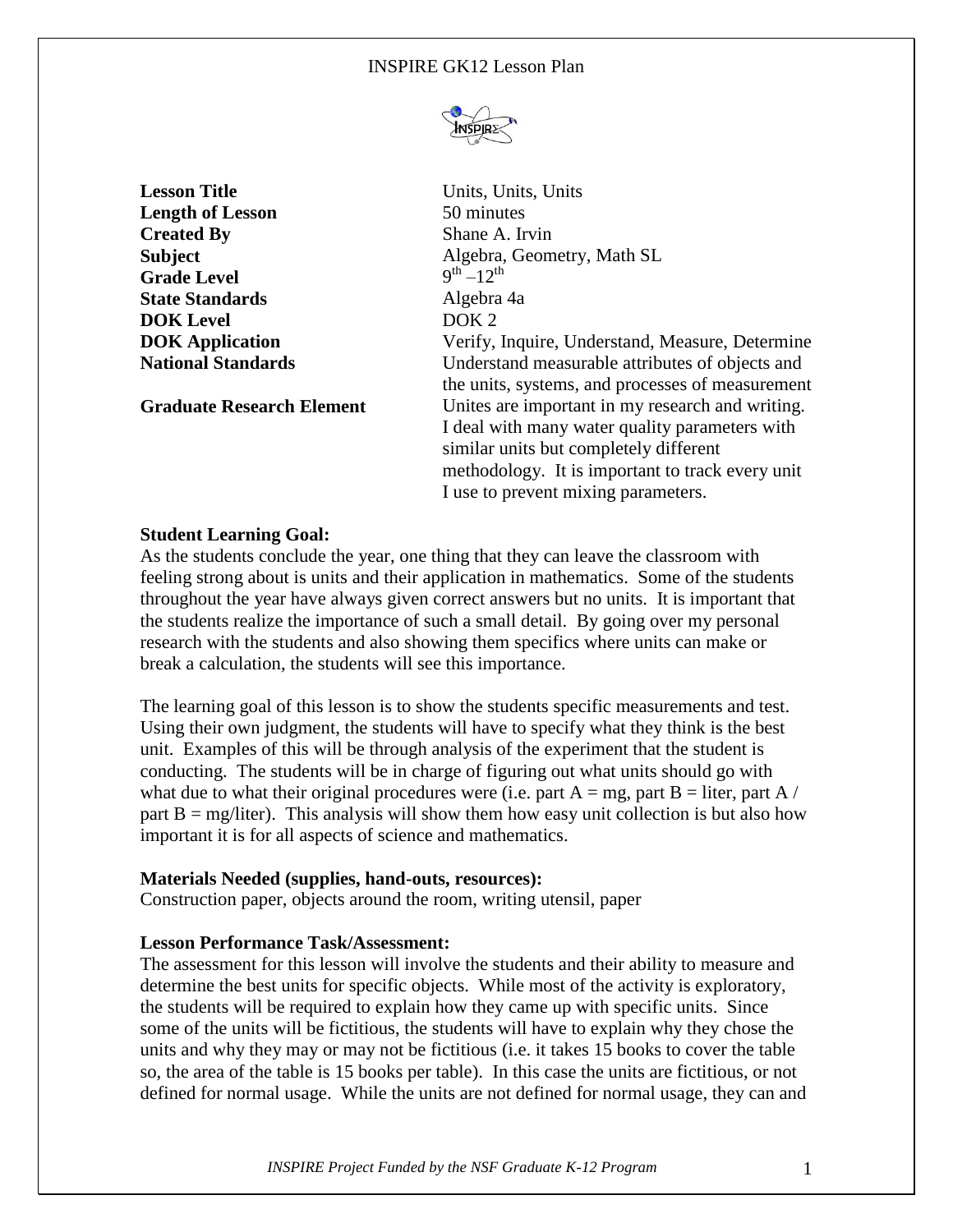

should still be used for the assessment. The students cannot just say the table is 15…15 what???

## **Lesson Relevance to Performance Task and Students:**

The lesson is relevant to the students because they will continue to see units the further in education they get. In most cases, the students will only be faced with more and more units. It is important that the students start to connect with all units, even ones they do not fully understand. While they may not understand the units at a specific time, as they learn more about what the unit is used for it will begin to click.

The students' relevance to their task at the time is a continuation on the development of units in mathematics. Numbers are important in mathematics and sometimes units are ignored. This prevent full understand and can harm the student in later science and upper mathematics classes.

### **Anticipatory Set/Capture Interest:**

The students' anticipatory set that is designed to capture their interest will be involved with my research as well with normal science nomenclature. The problem will be put on the board. How many milligrams per liter is in one part per million? This question will get the students wondering what each unit is. They will try and decipher through the difference in units and the application of numbers, just to be revealed that the numbers are essentially the same.

### **Guided Practice:**

The students will be walked through examples of units and their importance to mathematics and science. The students will be shown a few diagrams and try and determine the units used in those diagrams.

Some of these diagrams will include linear measurements, temperature, cubits, etc. The students will be given in detail what will need to be done for the independent practice by showing them examples of objects around the room.

### **Independent Practice:**

The students will be responsible for making one out of construction paper. A shape outside the normal boundary shapes will be encouraged. The students will then try and measure this with object within the means of another object. They will try and determine the amount of the created shape compared to other objects around the room including other students' work.

The objects will then be shown to the teacher as well as the units behind the object, whether it is the objects amount compared to one single object or another object of many compared to the created one (i.e. 15 chesspieces/shape), with chesspieces/shape being the unit.